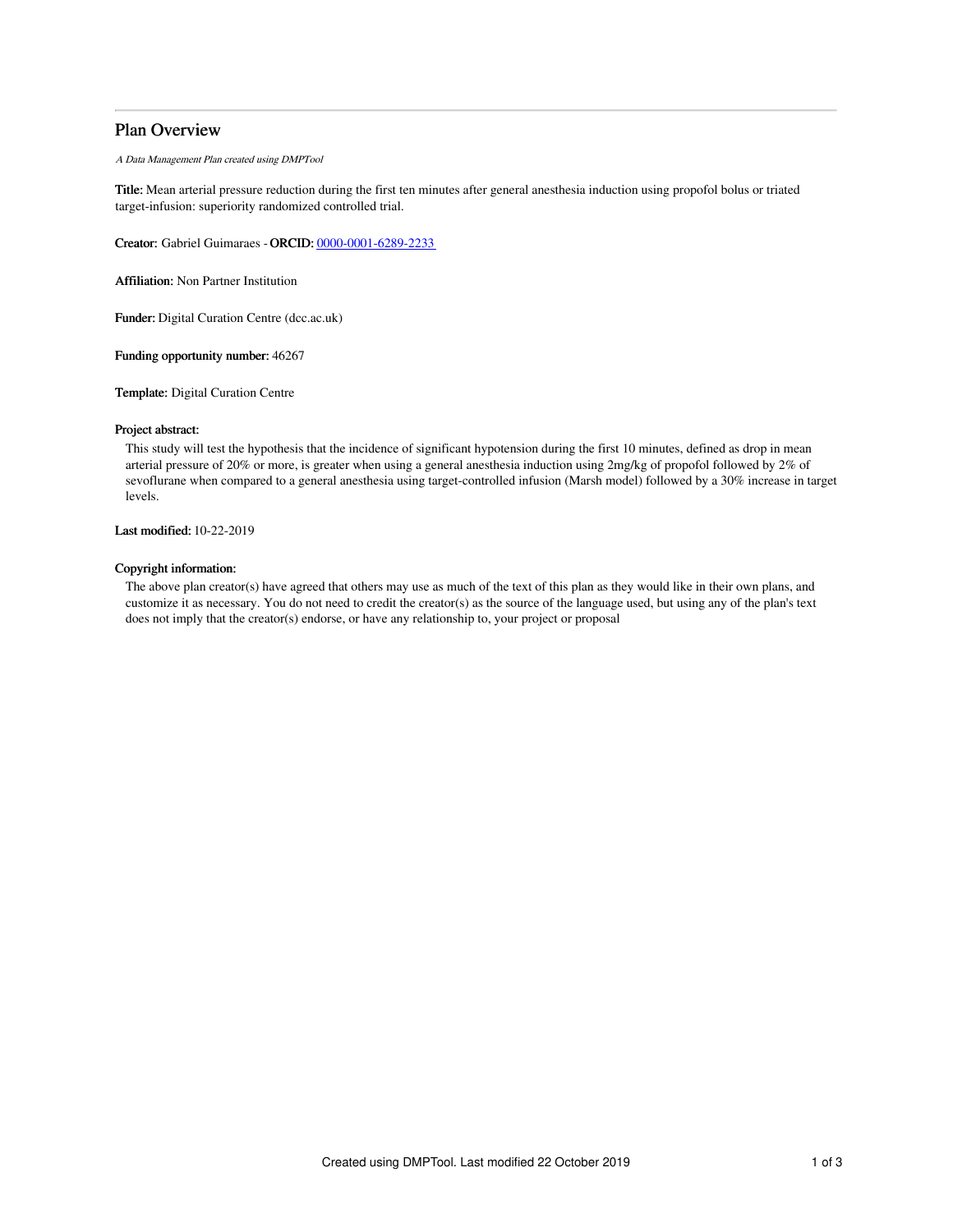# Mean arterial pressure reduction during the first ten minutes after general anesthesia induction using propofol bolus or triated target-infusion: superiority randomized controlled trial.

### Data Collection

#### What data will you collect or create?

We expect to collect data from 120 patients using google forms and exporting to a XLSX format. Data will also be exported to CSV for long-term acceess.

#### How will the data be collected or created?

All data will be collected using structured google forms, which will handle versioning and folder. The study data scientist will check for consistency by verifying the range of numerical values (age must be included in 18-60 interval, MAP must be between 20 and 200mmHg, HR must be between 20 and 200, BIS must be between 0 and 100 and SR must be between 0 and 100).

### Documentation and Metadata

#### What documentation and metadata will accompany the data?

A readme file will be published with the individual patient data, containing variables names and description. Our data scientist will write the readme file and describe the study methodology. An RPubs link with a statistical analysis plan will be informed.

### Ethics and Legal Compliance

#### How will you manage any ethical issues?

We predicted and informed about individual patient data sharing to the ethics comitee and we discuss about it with our voluntary patients. To protect all patients, the only way to identify an individual patient's data is by looking for his specific ID code printed in the informed consent. The ID code is mantained for posterior data withdraw purposes before IPD publication. No sensitive data will be stored.

#### How will you manage copyright and Intellectual Property Rights (IP/IPR) issues?

Research team will own the data until it is published. We plan to publish under CC BY 4.0.

### Storage and Backup

#### How will the data be stored and backed up during the research?

During the research, data will be backed up in paper forms and google forms by the data scientist. After it is published by Mendeley Data, paper backup will be destroyed.

#### How will you manage access and security?

No sensitive data will be collected and all data collected will be anonymized. Only data we intend to publish will be collected.

#### Selection and Preservation

#### Which data are of long-term value and should be retained, shared, and/or preserved?

Data may be reused for sample size calculations, prior probabilities for future studies, systematic meta-analysis of IPD or any other health-related science improvement. All the data will be kept for as long as Mendeley data can. In case of Mendeley Data failure, we plan to share it again in another server.

### What is the long-term preservation plan for the dataset?

Mendeley Data, free repository.

### Data Sharing

#### How will you share the data? In Mendeley Data

Are any restrictions on data sharing required? CC BY 4.0